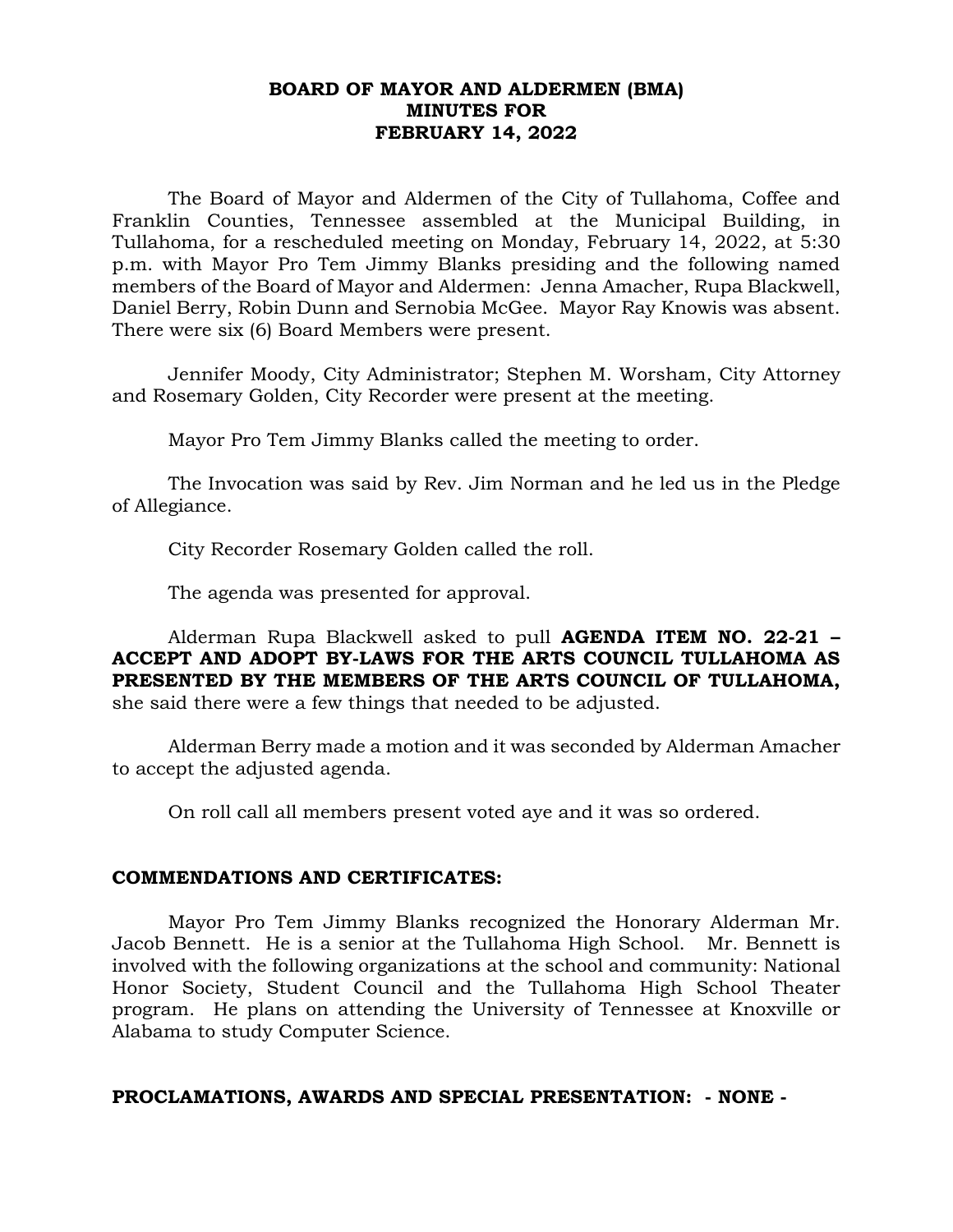#### **COMMENTS FROM CITIZENS:**

Brittany Clark, no permanent address, thanked Alderman Rupa Blackwell with her help in getting several churches to open-up for the homeless people in Tullahoma. She asked the BMA if they could donate a building for the homeless, much like what they did for the animal shelter.

#### **REPORTS FROM THE MEMBERS OF THE BOARD OF MAYOR AND ALDERMEN**

**ALDERMAN MCGEE** - Ms. McGee said she had nothing to report since she has been feeling "under the weather".

**ALDERMAN DUNN -** Ms. Dunn said the "River Network" will be donating 30 rain barrels to be given away at the Tullahoma Farmers Market at South Jackson Civic Center on April 18, 2022. She has started to gather Volunteers to help with the Rain Garden behind the East Lincoln Elementary School. The plans are for the first week in March. Alderman Dunn said she is working with Ms. Mary Samaniego, Senior Planner, to review our Ordinances regarding trees. She asked the community to continue to pray for Mayor Ray Knowis and his recovery.

**ALDERMAN BERRY** - Mr. Berry stated he attended a Tullahoma Area Economic Development Corporation meeting and both the Tullahoma Area Chamber of Commerce banquet and the Manchester City Chamber of Commerce banquet.

**ALDERMAN AMACHER -** Ms. Amacher said she went to update her address on her voter registration card and she found out that the 911 Communication Center has changed her address from 372 Ledford Mill Road to 1744 Ledford Mill Road. She wants citizens to get prepared to vote. Alderman Amacher said she attended a Tullahoma Area Economic Development Corporation meeting. Her small business "Shout Out" tonight goes to the Sun Drop Shop located on NW Atlantic Street. She said she wanted to make it clear that she does not get paid for these "shout outs".

**ALDERMAN BLACKWELL -** Ms. Blackwell said she her last Tullahoma Board of Education meeting was held the same time as our BMA meeting. Alderman Blackwell said she will continue to help facilitate the educational "What a Healthy Relationship Looks Like" program at the middle schools. She said she will be reporting soon regarding "Hopes and Dreams" and the Downtown Council.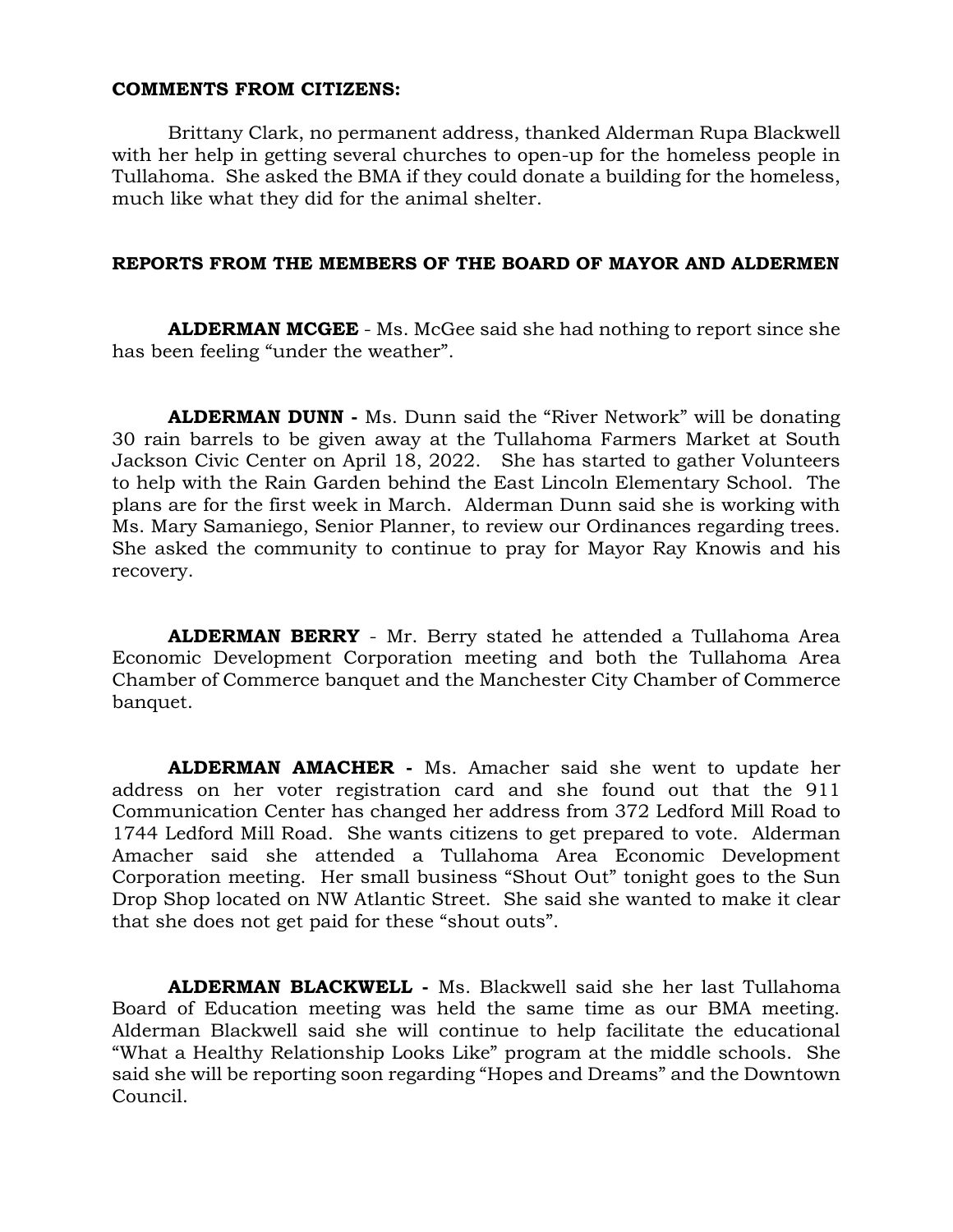**MAYOR PRO TEM BLANKS -** Dr. Blanks stated he had attended a Tullahoma Utility Authority meeting and the annual Tullahoma Chamber of Commerce banquet. He stated three (3) THS student swimmers went to state to compete. Alderman Blanks said, "Shop Tullahoma". He said Mayor Ray Knowis had a medical event on Saturday and asked people to keep him in your prayers.

**MAYOR RAY KNOWIS -** Mr. Knowis was absent.

**HONORARY ALDERMAN JACOB BENNETT –** Mr. Bennett said the THS has had a wonderful sports season with sending two teams to the State competition. The THS National English Honor Society is having a book drive. The National Honor Society recently make gift bags to give to the local nursing homes. The THS Theatre is rehearsing for the play, The Adams Family.

 **CITY ATTORNEY -** Mr. Stephen M. Worsham stated he is working on several items for the City. The Tree Board will have its next meeting on Tuesday, March 1, 2022, at 11:30 in this board room. Mr. Worsham gave some background information regarding Resolution No. 1891 which is on tonight's agenda.

**CITY ADMINISTRATOR –** Ms. Jennifer Moody reported that she had lunch with the "Employee of the Month" today, Mr. Nick Kimbro. She stated the Economic Development Coordinator, Mr. Thom Robinson's, last day will be March 4, 2022. She intends to have a retirement party for him on Monday, February 28, 2022, at 4:30 in this board room. The Tullahoma Senior Planner, Ms. Mary Samaniego, has been working on two beautification projects. On State Route 55, she has been given permission to plant some poppies in one median. She is also working on getting a new sign made for the Tullahoma Airport entrance off Ledford Mill Road. Ms. Moody stated she has been working on what needs to be done with our building located at 127 West Lincoln Street.

Ms. Jennifer Moody recognized the Parks and Recreation Director, Mr. Dave Anderson. He stated that he is working on a Master Plan for the recreation facilities. He would like lots of input and feedback, so he has created a survey for the public. The survey is available online both at the City's main website and the Recreation Department's Facebook page.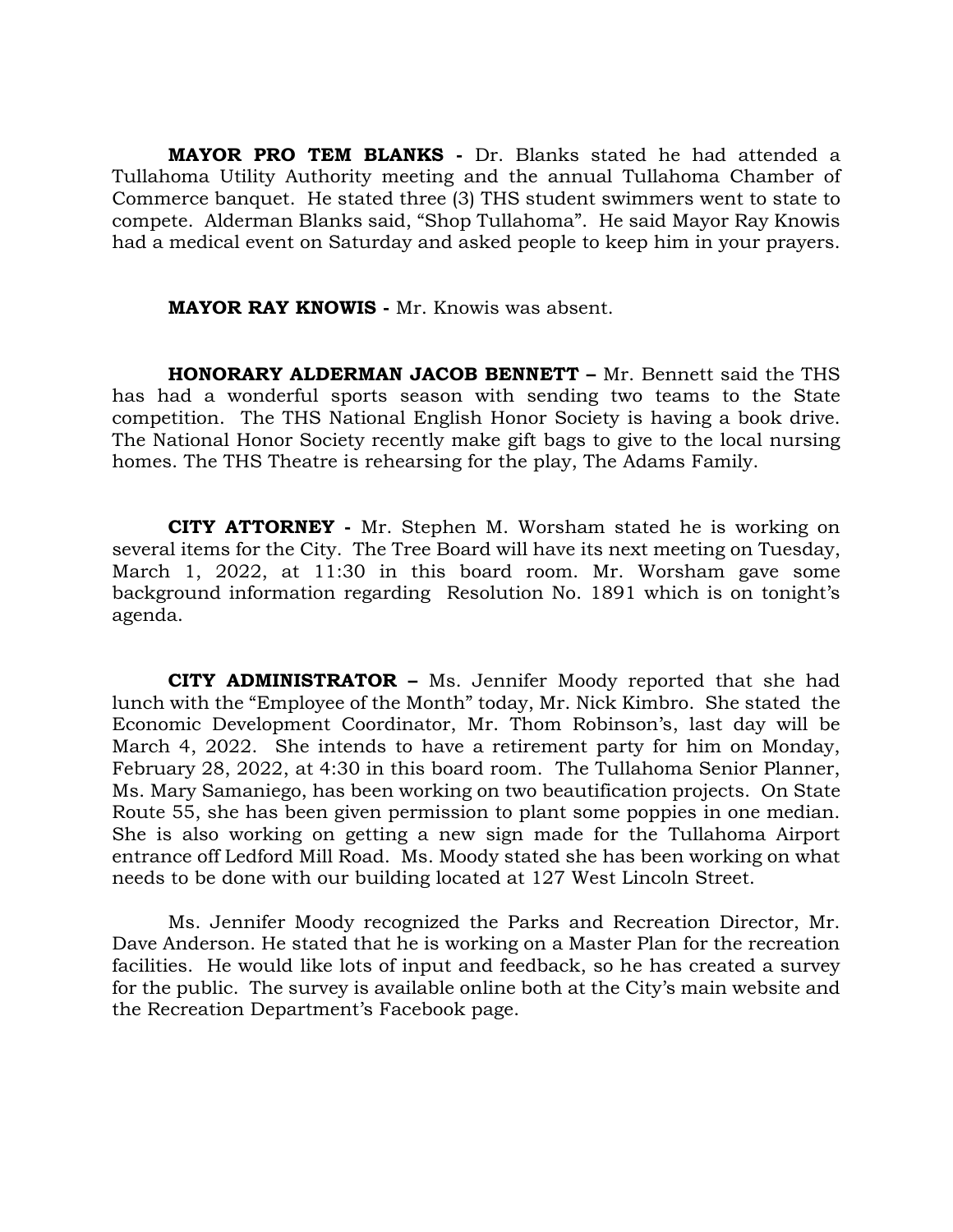**CONSENT AGENDA:**

**ITEM NO. 22-14– MINUTES OF THE JANUARY 24, 2022, REGULAR MEETING.**

**ITEM NO. 22-15 – ACCEPT THE DEBT POLICY OF THE CITY OF TULLAHOMA FOR ANNUAL REVIEW.**

**ITEM NO. 22-16 – AMEND THE MEETING SCHEDULE OF THE BOARD OF MAYOR AND ALDERMEN TO MOVE THE FIRST REGULAR MEETING IN MARCH FROM MONDAY, MARCH 14, 2022, TO TUESDAY, MARCH 15, 2022.**

**ITEM NO. 22-17 – ACCEPT A GRANT AWARD OF \$1,500 FROM THE TENNESSEE DEPARTMENT OF AGRICULTURE'S 2022 ENHANCEMENT PROGRAM TO SUPPORT THE FARMERS MARKET TULLAHOMA.**

**ITEM NO. 22-18– APPROVE THE REAPPOINTMENT OF MS. KARLA SMITH TO THE TULLAHOMA AIRPORT AUTHORITY BOARD FOR A NEW 5-YEAR TERM EXPIRING FEBRUARY 27, 2027.**

**ITEM NO. 22-19 – APPROVE A ONE-YEAR RENEWAL OF THE PROFESSIONAL SERVICES AGREEMENT WITH STEPHENS, INC. FOR MUNICIPAL FINANCIAL ADVISORY SERVICES.**

**ITEM NO. 22-20 – APPROVE AND AUTHORIZE THE MAYOR TO SIGN A FIVE-YEAR CREDIT CARD PAYMENT PROCESSING SERVICES AGREEMENT WITH CSG SYSTEMS INTERNATIONAL, INC. (FORTE PAYMENT SYSTEMS) FOR THE PARKS AND RECREATION DEPARTMENT.**

*ITEM NO. 22-21 – ACCEPT AND ADOPT BY-LAWS FOR THE ARTS COUNCIL TULLAHOMA AS PRESENTED BY THE MEMBERS OF THE ARTS COUNCIL OF TULLAHOMA***.** (This item was pulled from the agenda earlier in the evening by Alderman Blackwell.)

Mayor Pro Tem Jimmy Blanks read the captions for the items on the Consent Agenda.

A motion was made by Alderman Blackwell and seconded by Alderman Berry to approve the items listed above on the consent agenda.

On roll call all members present voted aye and it was so ordered.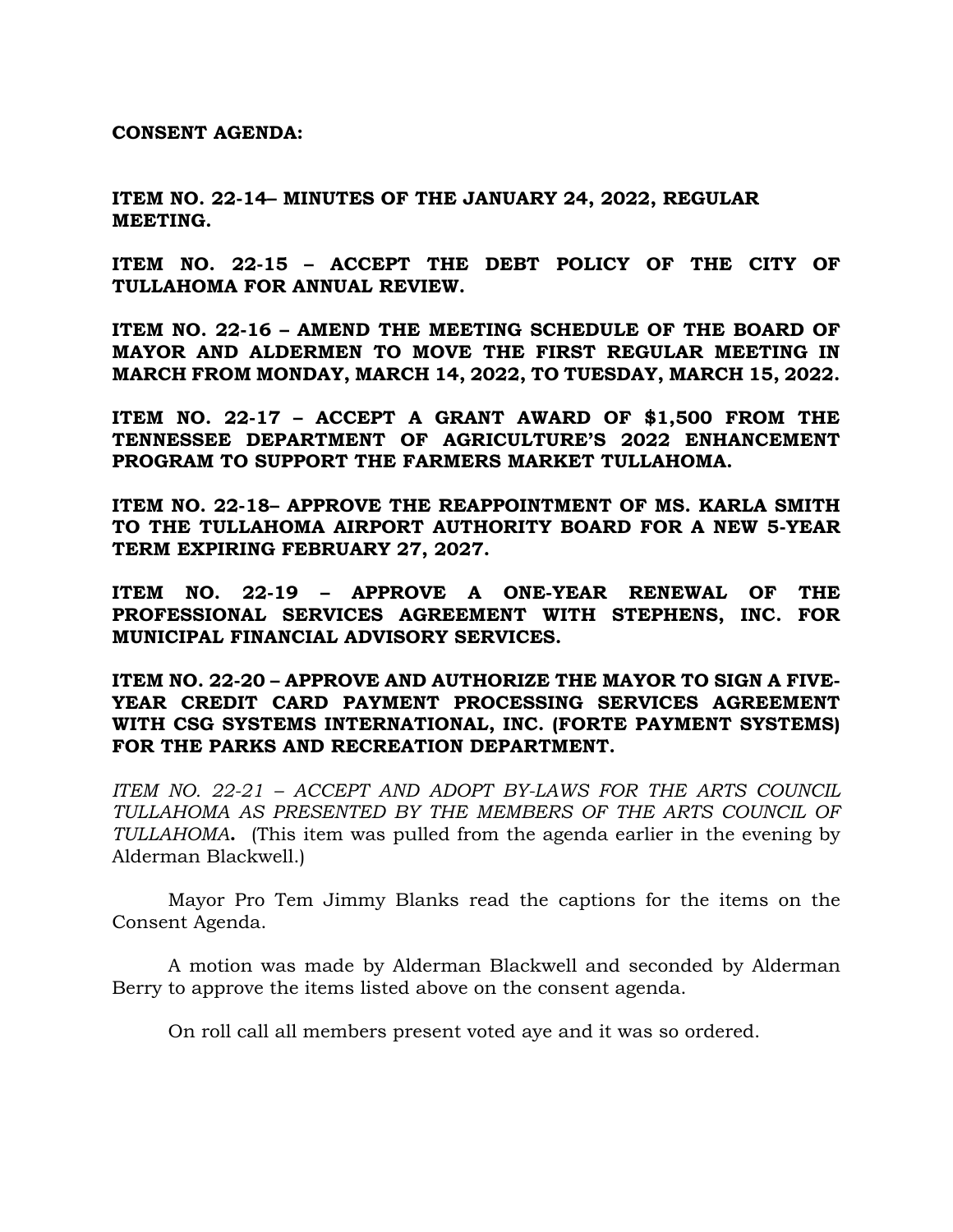### **UNFINISHED BUSINESS:**

**ORDINANCE NO. 1569 – AN ORDINANCE TO AMEND THE CODE OF ORDINANCES OF THE CITY OF TULLAHOMA, TENNESSEE BY AMENDING CHAPTER 6 (FIREWORKS) OF TITLE 7 (FIRE PROTECTION AND FIREWORKS) TO EXPAND THE TIME PERIOD FOR PERMITTED SALE AND USE OF FIREWORKS TO INCLUDE CELEBRATION OF A NEW FEDERAL HOLIDY KNOWN AS JUNE 19TH OR JUNETEENTH, AS SHOWN IN EXHIBIT A,** for approval on the second and final of two readings.

Mayor Pro Tem Jimmy Blanks read the caption for Ordinance No. 1569.

A motion was made by Alderman Berry and was seconded by Alderman Dunn to approve the proposed amendments( as found in the agenda) to the City of Tullahoma's Fireworks Ordinance on second and final reading.

A discussion ensued.

Alderman Blackwell made an amendment and it was seconded by Alderman Dunn to shorten the time to discharge fireworks by one day. See explanation below:

**7-613. Limited Time Period to Use Fireworks.** It shall be unlawful to discharge or use Fireworks except for the following time periods.

**(1) July 1 July 2 through July 4** - The permissible hours shall only be from 10:00 A.M. to 10:30 P.M. except for July 4 when the permissible hours shall be from 10:00 A.M. to 11:30 P.M.

A discussion ensued.

On roll call all members present voted as follows:

Aye(s): Blackwell, Blanks, Dunn Nay(s): Amacher, Berry, McGee

The vote being three (3) Aye(s) and three(3) Nay(s) the motion failed.

The original motion was called to vote.

On roll call all members present voted as follows:

Aye(s): Amacher, Blackwell, Berry, Dunn, McGee Nay(s): Blanks

The vote being five (5) Aye(s) and one (1) Nay(s) the motion passed and was so ordered.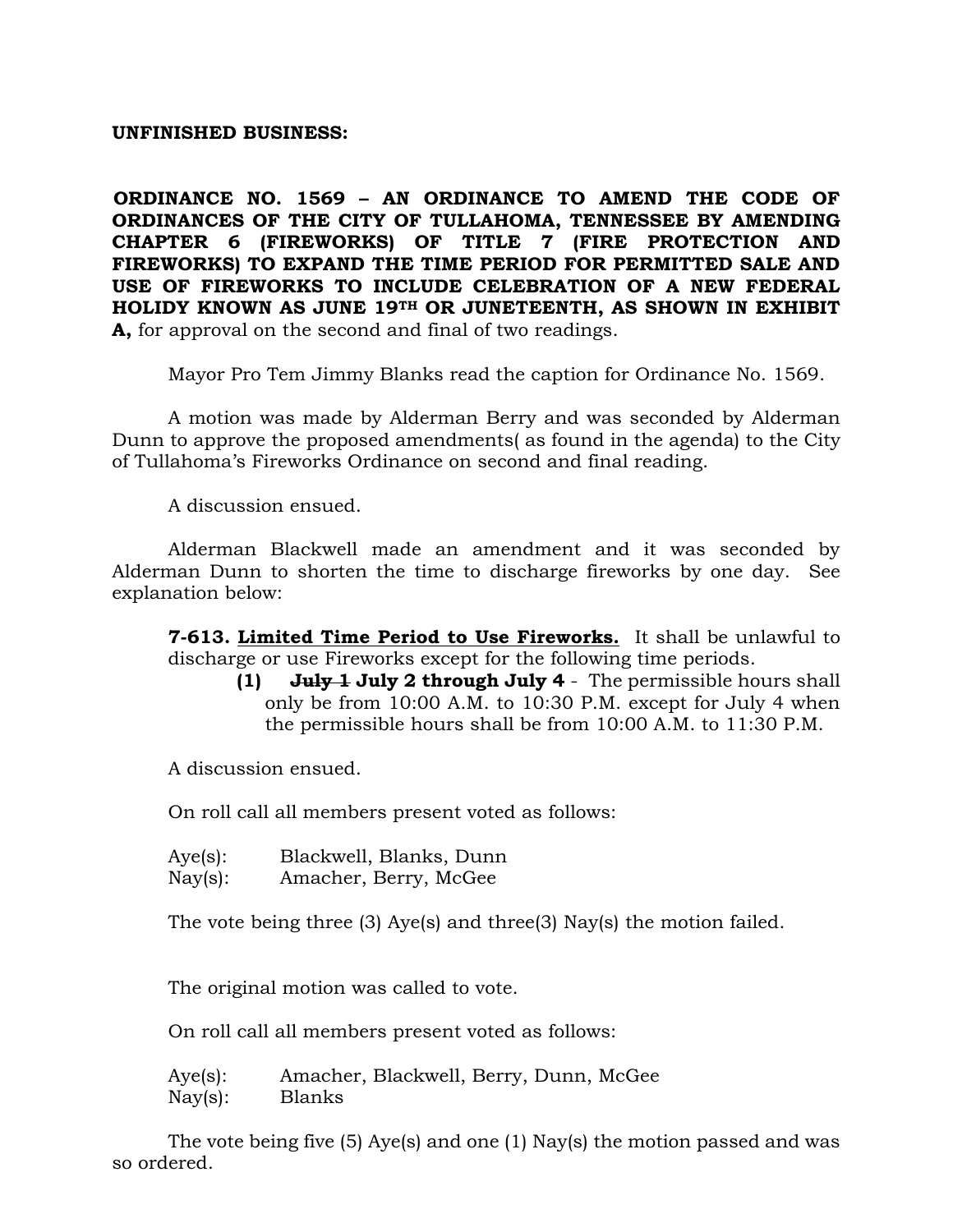**ORDINANCE NO. 1571 – AN ORDINANCE OF THE CITY OF TULLAHOMA, TENNESSEE TO REPEAL AND REPLACE IN ITS ENTIRETY TITLE 20-1007 (ANIMAL CONTROL AND SHELTER FEES) OF CHAPTER 10 (COMPREHENSIVE SCHEDULE OF FEES AND CHARGES), EFFECTIVE APRIL 1, 2022, AS SHOWN IN EXHIBIT A**, for approval on the second and final of two readings.

Mayor Pro Tem Jimmy Blanks read the caption for Ordinance No. 1571.

A motion was made by Alderman Blackwell and was seconded by Alderman Berry to approve Ordinance No. 1571 on second and final reading.

On roll call all members present voted as follows:

| Aye(s):           | Blackwell, Berry, Blanks, Dunn, McGee |  |  |
|-------------------|---------------------------------------|--|--|
| $\text{Nay}(s)$ : | Amacher                               |  |  |

The vote being five (5) Aye(s) and one (1) Nay(s) the motion passed and was so ordered.

## **NEW BUSINESS:**

### **ITEM NO. 22-22 – CONSIDER APPROVAL OF AN ALLOCATION OF GOVERNOR'S LOCAL SUPPORT GRANT FUNDS, IN THE AMOUNT OF \$228,000, TO SUPPORT REPAIRS AND PAVING OF CEDAR LANE IN THE FY 2022 ANNUAL BUDGET.**

Mayor Pro Tem Blanks read the caption for Agenda Item No. 22-22.

A motion was made by Alderman Blackwell and was seconded by Alderman McGee to approve Agenda Item No. 22-22.

On roll call all members present voted aye and it was so ordered.

# **RESOLUTION NO. 1890 – A RESOLUTION TO AMEND THE CITY OF TULLAHOMA FY 2022 ANNUAL OPERATING BUDGET.**

Mayor Pro Tem Jimmy Blanks read the caption for Resolution No. 1890 and he stated the background information can be found starting on page 75 of tonight's agenda.

A motion was made by Alderman Berry and was seconded by Alderman Dunn to approve Resolution No. 1890.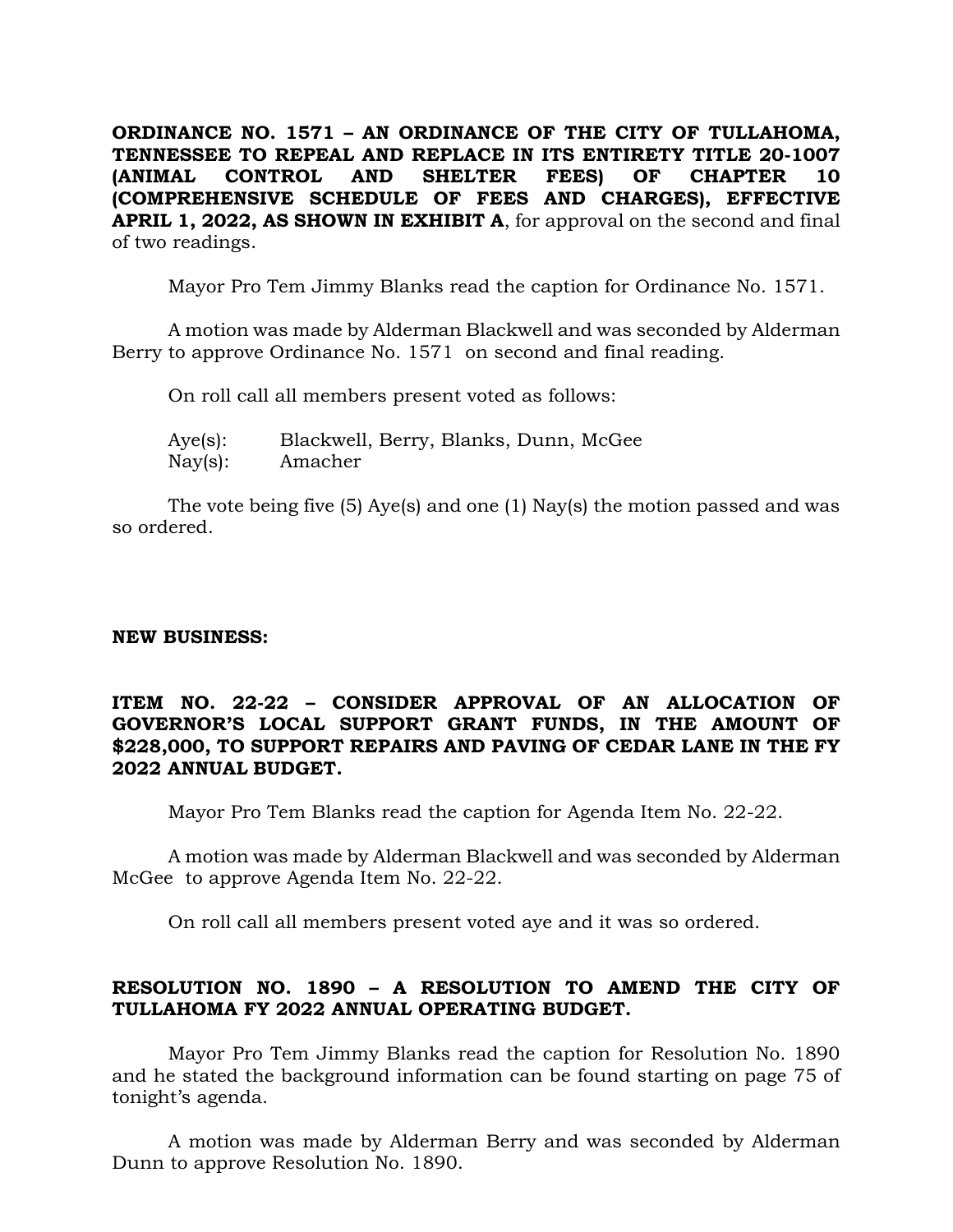City Administrator, Ms. Jennifer Moody, gave the background information and she recognized Ms. Susan Wilson, Finance Director, for any further questions.

On roll call all members present voted aye and it was so ordered**.**

## **RESOLUTION NO. 1891 – A RESOLUTION ENCOURAGING THE GOVERNOR OF THE STATE OF TENNESSEE AND OTHER APPROPRIATE GOVERNMENTAL OFFICIALS TO ENSURE THE CONTINUATION OF THE TENNESSEE CORRECTION ACADEMY IN TULLAHOMA, AND COFFEE COUNTY, THUS PRESERVING THE ECONOMIC BENEFITS WHICH OUR AREA ENJOYS AND THE ARCHITECTURAL INTEGRITY OF THAT FACILITY'S CAMPUS.**

Mayor Pro Tem Jimmy Blanks read the caption for Resolution No. 1891 and he stated that the City Attorney, Steve Worsham, gave some background information concerning this Resolution earlier in the evening.

A motion was made by Alderman Berry and was seconded by Alderman Blackwell to approve Resolution No. 1891.

A discussion ensued.

On roll call all members present voted aye and it was so ordered**.**

# **RESOLUTION NO. 1892 – A RESOLUTION TO AUTHORIZE A GRANT APPLICATION TO THE TENNESSEE HOUSING DEVELOPMENT AGENCY (THDA) FOR THE 2022 HOME GRANT PROGRAM FOR SUPPORT IN THE AMOUNT OF \$750,000 TO MAKE REPAIRS AND REHABILITATE OWNER-OCCUPIED RESIDENTIAL HOUSING IN TULLAHOMA, WITH NO LOCAL MATCHING FUNDS REQUIRED.**

Mayor Pro Tem Jimmy Blanks read the caption for Resolution No. 1892.

A motion was made by Alderman Blackwell and was seconded by Alderman McGee to approve Resolution No. 1892.

City Administrator, Ms. Jennifer Moody, gave the background information.

A long discussion ensued.

On roll call all members present voted aye and it was so ordered**.**